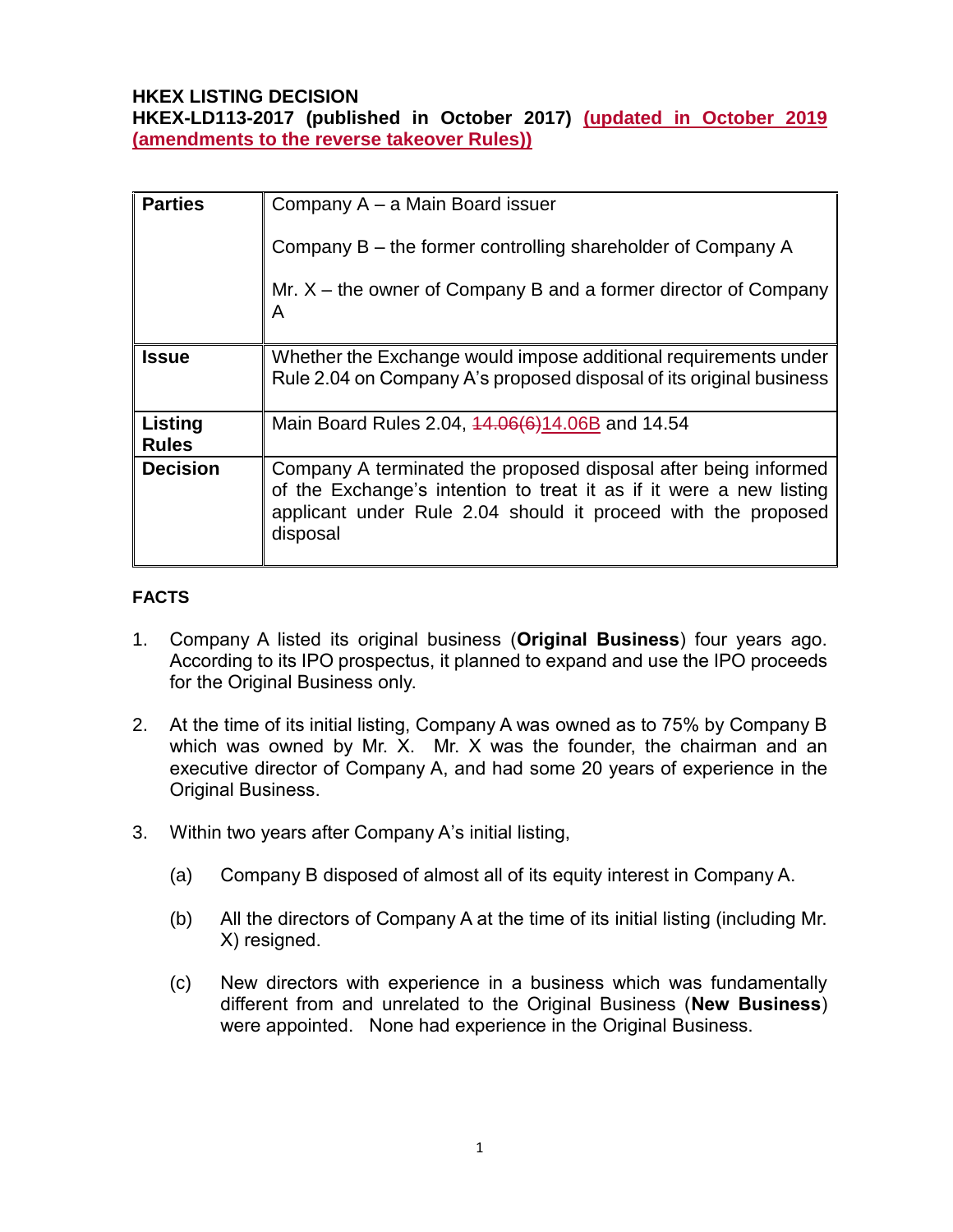(d) Company A started acquiring companies engaging in the New Business (**Acquisitions**). These companies had not generated revenue and had been loss making before the Acquisitions. One of the Acquisitions resulted in the vendor in question becoming Company A's single largest shareholder holding a 28% interest. In between these Acquisitions, Company A disposed of its 49% interest in the subsidiary operating the Original Business to Mr. X's private company (**49% Disposal**).

#### Proposed transaction

- 4. Company A proposed to dispose of its remaining 51% interest in the subsidiary operating the Original Business to Mr. X's private company (**Proposed Disposal**). This disposal was a major transaction. After completion, Company A's operations and revenue would be derived solely from the New Business.
- 5. The Exchange questioned whether the Proposed Disposal, together with the Acquisitions and the 49% Disposal, formed part of a series of transactions to achieve the listing of the New Business and a means to circumvent the new listing requirements under Chapter 8 of the Rules and the reverse takeover rule under Rule 14.06(6).
- 6. In response, Company A explained that there was a commercial reason for this proposal, with the Original Business facing keen competition and starting to record losses.

#### **APPLICABLE LISTING RULES AND GUIDANCE MATERIALS**

7. Rule 2.04 states that -

*"… the Exchange Listing Rules are not exhaustive and that the Exchange may impose additional requirements or make listing subject to special conditions whenever it considers it appropriate…".*

- 8. Rule 14.06(6) defines "reverse takeover" *as "an acquisition or a series of acquisitions of assets by a listed issuer which, in the opinion of the Exchange, constitutes, or is part of a transaction or arrangement or series of transactions or arrangements which constitute, an attempt to achieve a listing of the assets to be acquired and a means to circumvent the requirements for new applicants set out in Chapter 8 of the Exchange Listing Rules."* This is a principle based test.
- 9. Rule 14.54 states that-

"*The Exchange will treat a listed issuer proposing a reverse takeover as if it were a new listing applicant. The enlarged group or the assets to be acquired must be able to meet the requirements of rule 8.05 and the enlarged group must be able to meet all the other basic conditions set out in Chapter 8 of the Exchange Listing Rules…".*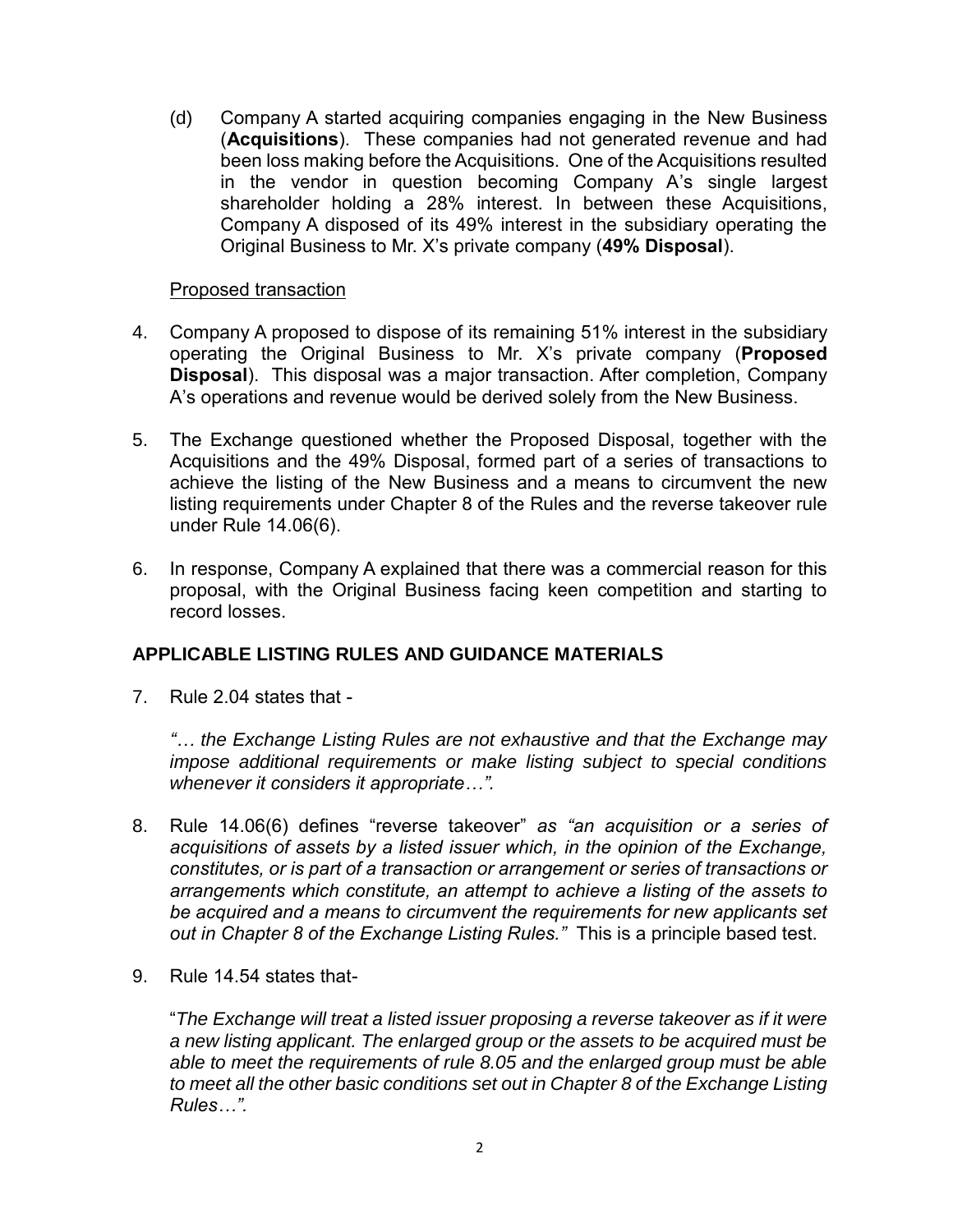- 10. The Exchange Guidance Letter (GL78-14) on reverse takeovers (**RTO**) explains that Rule 14.06(6) is an anti-avoidance provision designed to prevent circumvention of the new listing requirements. Paragraphs 7 to 9 of the guidance letter states that:
	- "*7. If a transaction falls outside the bright line tests, the Exchange will apply the principle based test to assess whether the acquisition constitutes an attempt to achieve a listing of the assets to be acquired and a means to circumvent the requirements for new listing. The transaction would be treated as a RTO under the principle based test if the Exchange considers it is an "extreme" case taking into account the following criteria:*
		- *the size of transaction relative to the size of the issuer;*
		- *the quality of the business to be acquired – whether it can meet the trading record requirements for listings, or whether it is unsuitable for listing (e.g. an early stage exploration company);*
		- *the nature and scale of the issuer's business before the acquisition (e.g. whether it is a listed shell);*
		- *any fundamental change in the issuer's principal business (e.g. the existing business would be discontinued or very immaterial to the enlarged group's operations after the acquisition);*
		- *other events and transactions (historical, proposed or intended) which, together with the acquisition, form a series of arrangements to circumvent the RTO Rules (e.g. a disposal of the issuer's original business simultaneously with a very substantial acquisition); and*
		- **•** any issue of Restricted Convertible Securities<sup>1</sup> to the vendor which *would provide it with de facto control of the issuer.*
	- *8. A transaction would be treated as an extreme very substantial acquisition (extreme VSA) where the Exchange considers it "extreme" by reference to the criteria set out in paragraph 7, but the assets to be acquired can meet the minimum profit requirement under Rule 8.05 (the positive cash flow requirement under GEM Rule 11.12A) and circumvention of new listing requirements would not be a material concern. Extreme VSAs are presented to the Listing Committee for its decision.*
	- *9. Where the Committee resolves that the RTO Rules will apply, the issuer will*  be treated as if it were a new listing applicant and will be subject to all *applicable listing requirements for new applicants (see paragraph 4). Where the Committee resolves that the RTO Rules will not apply to an extreme VSA, the issuer will be required to prepare a transaction circular under an enhanced disclosure and vetting approach, and to appoint a financial adviser to conduct due diligence on the acquisition. …"*

 $\overline{a}$ 

<sup>1</sup> **Restricted Convertible Securities** are highly dilutive convertible securities with a conversion restriction mechanism (e.g. restriction from conversion that would cause the securities holder to hold 30% interest or higher) avoid triggering a change of control under the Code on Takeovers and Mergers.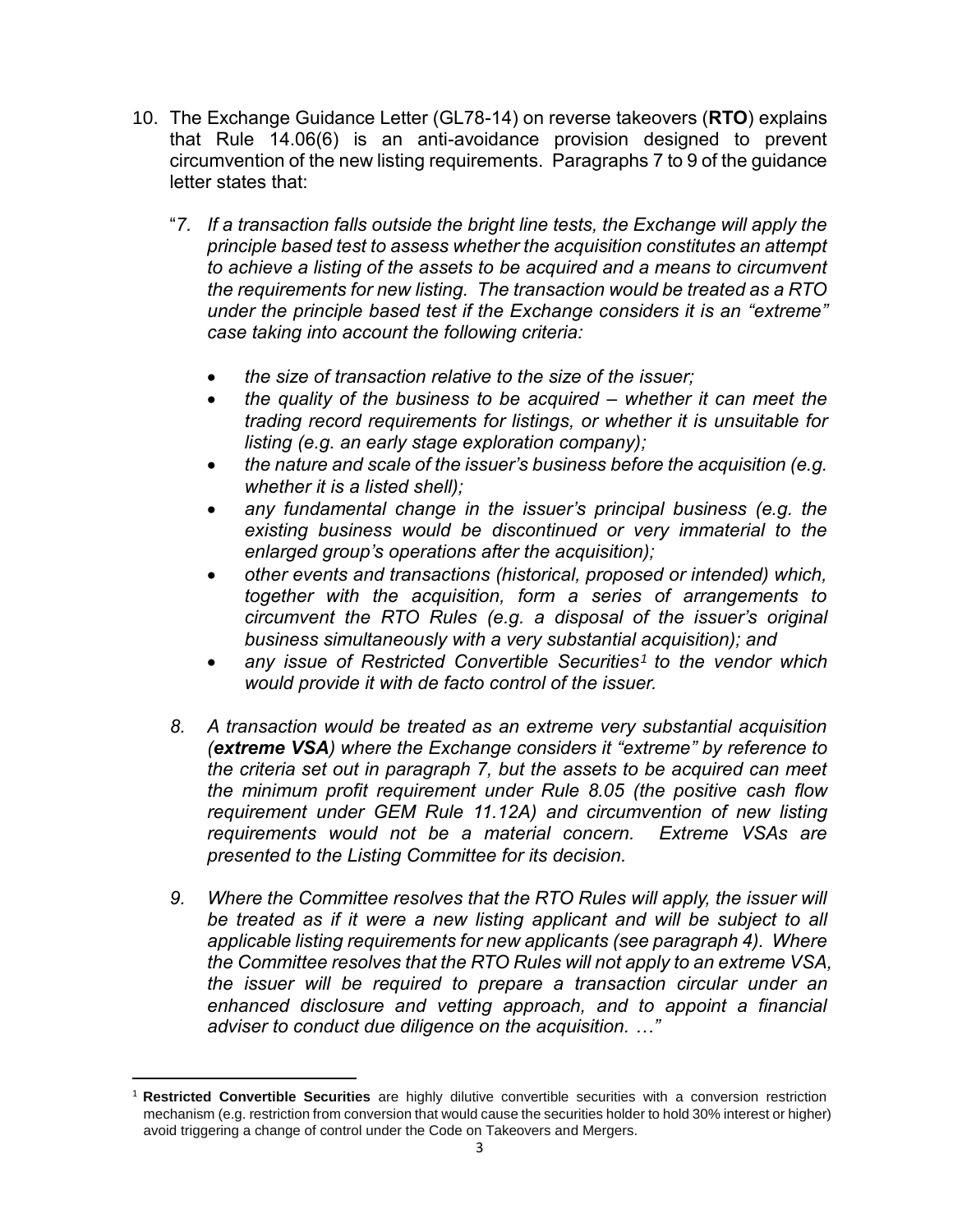(The reverse takeover Rules were amended on 1 October 2019. See Note 1 below.)

# **ANALYSIS**

- 11. In this case, within two years after its initial listing, Company A underwent a complete change in control and management and started undertaking a series of transactions (including the Proposed Disposal) leading to a fundamental change in its business, from the Original Business to the New Business. This gave rise to the Exchange's concern on the cause(s) of these actions and their rationale which was fundamentally different from the disclosures in the IPO prospectus about Company A's business plan and developments.
- 12. The Exchange applied the principle-based test to assess whether the Proposed Disposal, together with the previous transactions, would constitute a RTO. When applying the principle-based test, the Exchange would consider all the criteria set out in Guidance Letter 78-14 to assess whether a transaction or a series of transactions would constitute an attempt to achieve a listing of the assets acquired or to be acquired and a means to circumvent the Exchange's new listing requirements.
- 13. In its assessment, the Exchange noted that:
	- a. The Original Business was Company A's main business before the Acquisitions. Had Company A disposed of the Original Business before the Acquisitions, it would have been a listed shell at the time of the Acquisitions.
	- b. Company A would cease to operate the Original Business after the Proposed Disposal. The Proposed Disposal, together with the Acquisitions, would effect a complete change in Company A's principal business to the New Business, which was fundamentally different from and unrelated to the Original Business.
	- c. The New Business, before the Acquisitions taking place, had not generated revenue and had been loss making. It would not have met the initial listing requirements had it become the subject of a new listing application.
- 14. Based on the above, had Company A fully disposed of the Original Business before conducting the Acquisitions, the Acquisitions would have been an extreme case and treated as a RTO under Rule 14.06(6). In such event Company A would have been treated as if it were a new listing applicant and hence required to meet all the initial listing requirements of Chapter 8 of the Rules.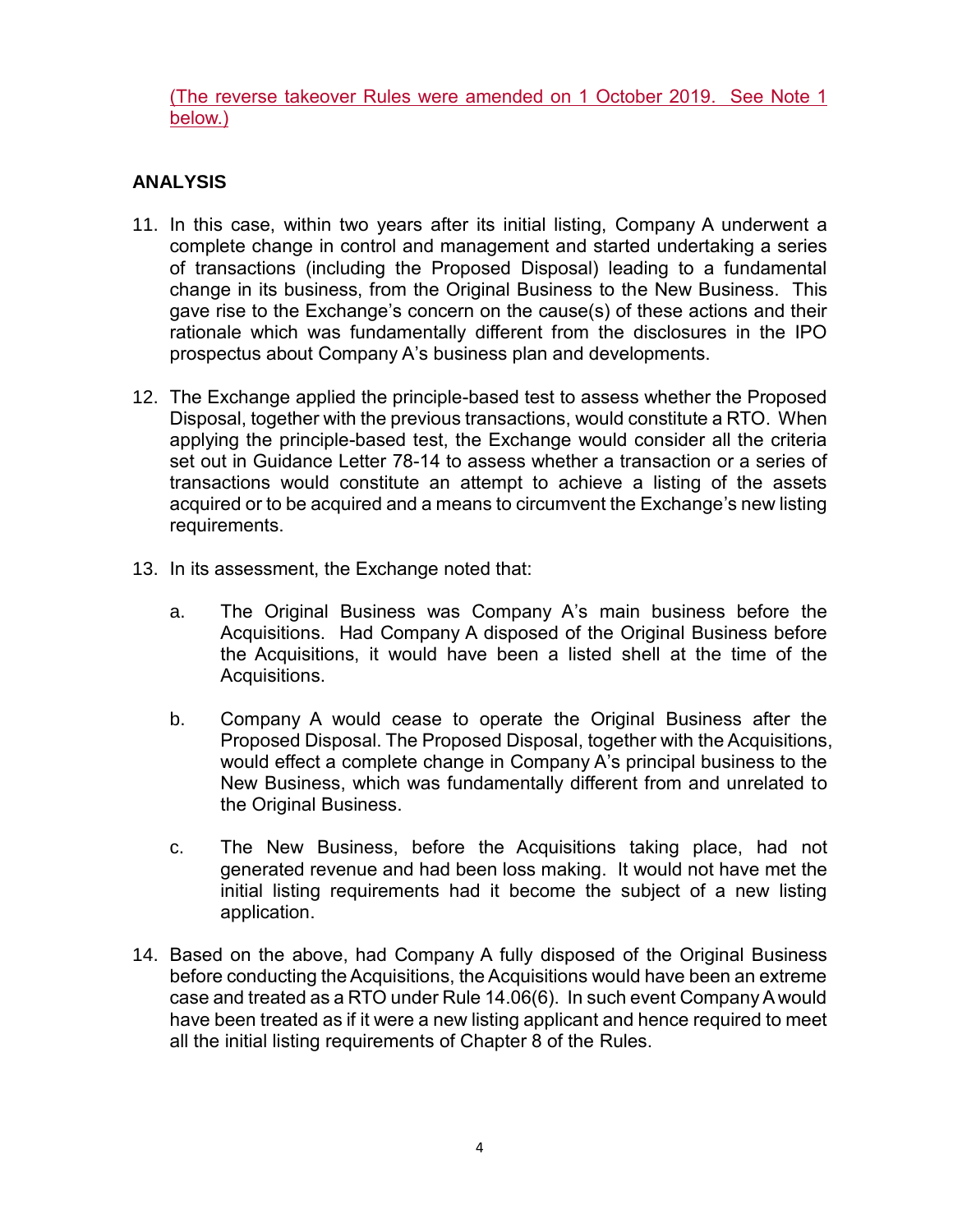- 15. In light of the course of events described in paragraph 11, the Exchange considered that the Proposed Disposal, together with the Acquisitions and the 49% Disposal, was a blatant attempt to achieve the listing of the New Business and circumvent the new listing requirements. This was the same concern as set out in Rule 14.06(6) (which applies to acquisition(s) and not a disposal), that is, an attempt to achieve the listing of assets to be acquired and circumvention of the new listing requirements.
- 16. Company A submitted that the Proposed Disposal was carried out for commercial reasons. However, the Exchange did not consider this sufficient to address its concern.

### **CONCLUSION**

- 17. Therefore, the Exchange considered it appropriate, and informed Company A of its intention, to exercise the right to impose additional conditions on the Proposed Disposal under Rule 2.04, by treating Company A as if it were a new listing applicant and requiring it to comply with the additional requirements for a RTO.
- 18. Before the Exchange making a decision, Company A announced its termination of the Proposed Disposal.

## *Notes*

*1. The reverse takeover Rules were amended on 1 October 2019.* 

- *Under the new Rule 14.06B (which incorporates former Rule 14.06(6) with certain modifications):*
	- *A "reverse takeover" is defined as an acquisition or series of acquisitions by a listed issuer which, in the opinion of the Exchange, constitutes, or is part of a transaction and/or arrangement or series of transactions and/or arrangements which constitutes, an attempt to achieve a listing of the acquisition targets and a means to circumvent the requirements for new applicants as set out in Chapter 8 of the Listing Rules.*
	- *Note 1 to Rule 14.06B sets out the factors that the Exchange will normally consider in assessing whether the acquisition or series of acquisitions is a reverse takeover, including:* 
		- *i) the size of the acquisition or series of acquisitions relative to the size of the issuer;*
		- *ii) a fundamental change in the issuer's principal business;*
		- *iii) the nature and scale of the issuer's business before the acquisition or series of acquisitions;*
		- *iv) the quality of the acquisition targets;*
		- *v) a change in control (as defined in the Takeovers Code) or de facto*